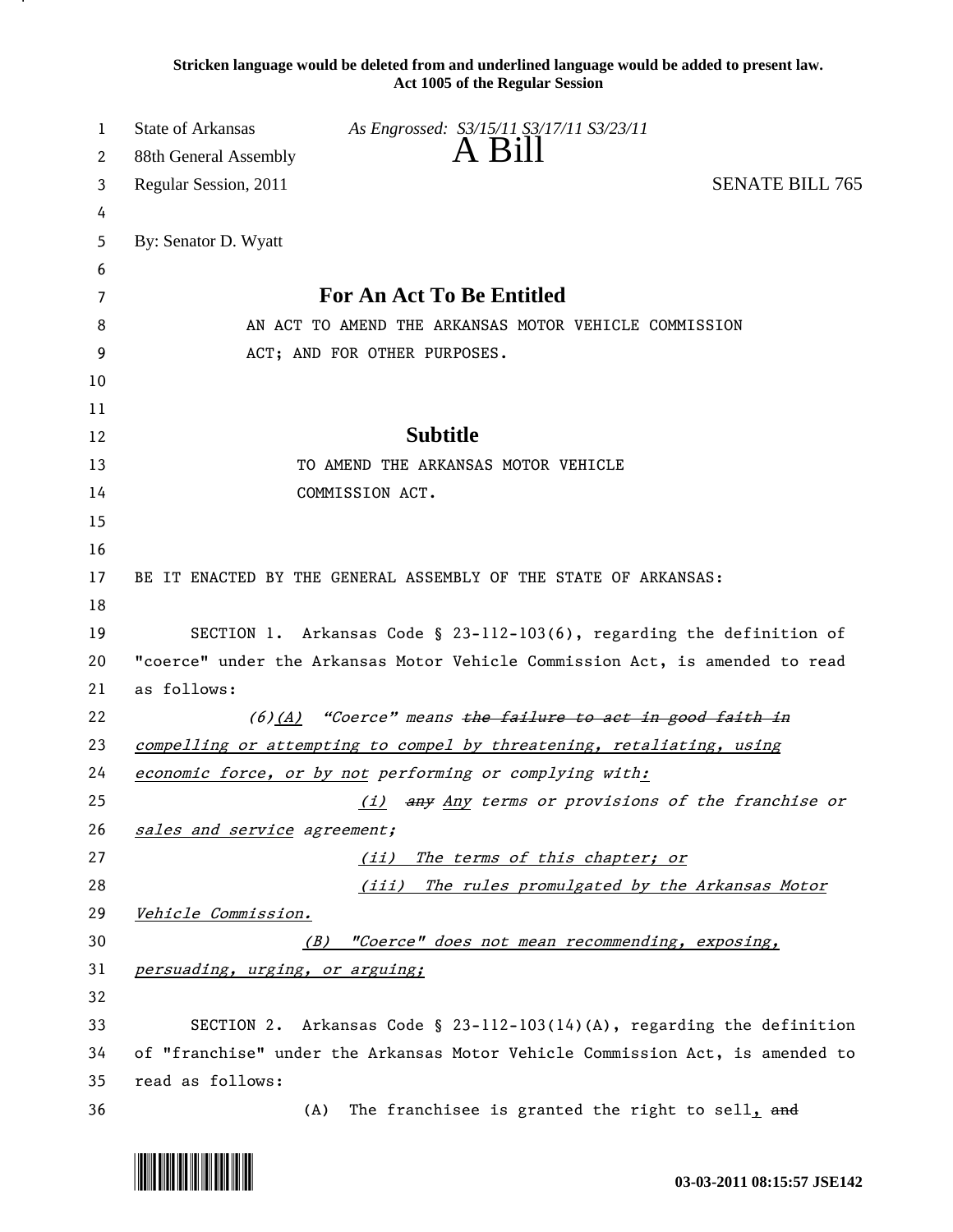service, or sell and service new motor vehicles manufactured or distributed by the franchiser; SECTION 3. Arkansas Code § 23-112-103(25)(B)(ii), regarding the definition of "relevant market area" under the Arkansas Motor Vehicle Commission Act, is amended to read as follows: (ii) However, when a manufacturer is seeking to 8 establish an additional new motor vehicle dealer and there is one (1) or more existing new motor vehicle dealers of the same line make within a ten-mile 10 radius of the proposed dealer site, the relevant market area shall in all instances be the area within a radius of ten (10) miles around an existing dealer. SECTION 4. Arkansas Code § 23-112-105 is amended to read as follows: 23-112-105. Civil damages. (a) Any A licensee suffering pecuniary loss because of any willful 17 failure by any other licensee to comply with any provision of this chapter, other than a new automobile or truck dealer's failure to comply with § 23- 112-301(d)(1)-(3) or with any rule or regulation promulgated by the Arkansas Motor Vehicle Commission under authority vested in it by this chapter, may recover reasonable damages and attorney's fees therefor in any court of competent jurisdiction. (b)(1) Except as provided under subdivision (b)(2) of this section, if a motor vehicle dealer prevails in an action against a manufacturer, distributor, second-stage manufacturer, importer, converter, manufacturer branch or division, or distributor branch or division under any provision of this chapter, the motor vehicle dealer shall also have a cause of action against the manufacturer, distributor, second-stage manufacturer, importer, converter, manufacturer branch or division, or distributor branch or division for attorney's fees, if none have been awarded in an earlier administrative hearing. (2) Subdivision (b)(1) of this section does not apply to motor vehicle dealers, manufacturers, or distributors of motor homes. SECTION 5. Arkansas Code § 23-112-107(k), regarding motor vehicle data event recorders and data ownership, is amended to read as follows: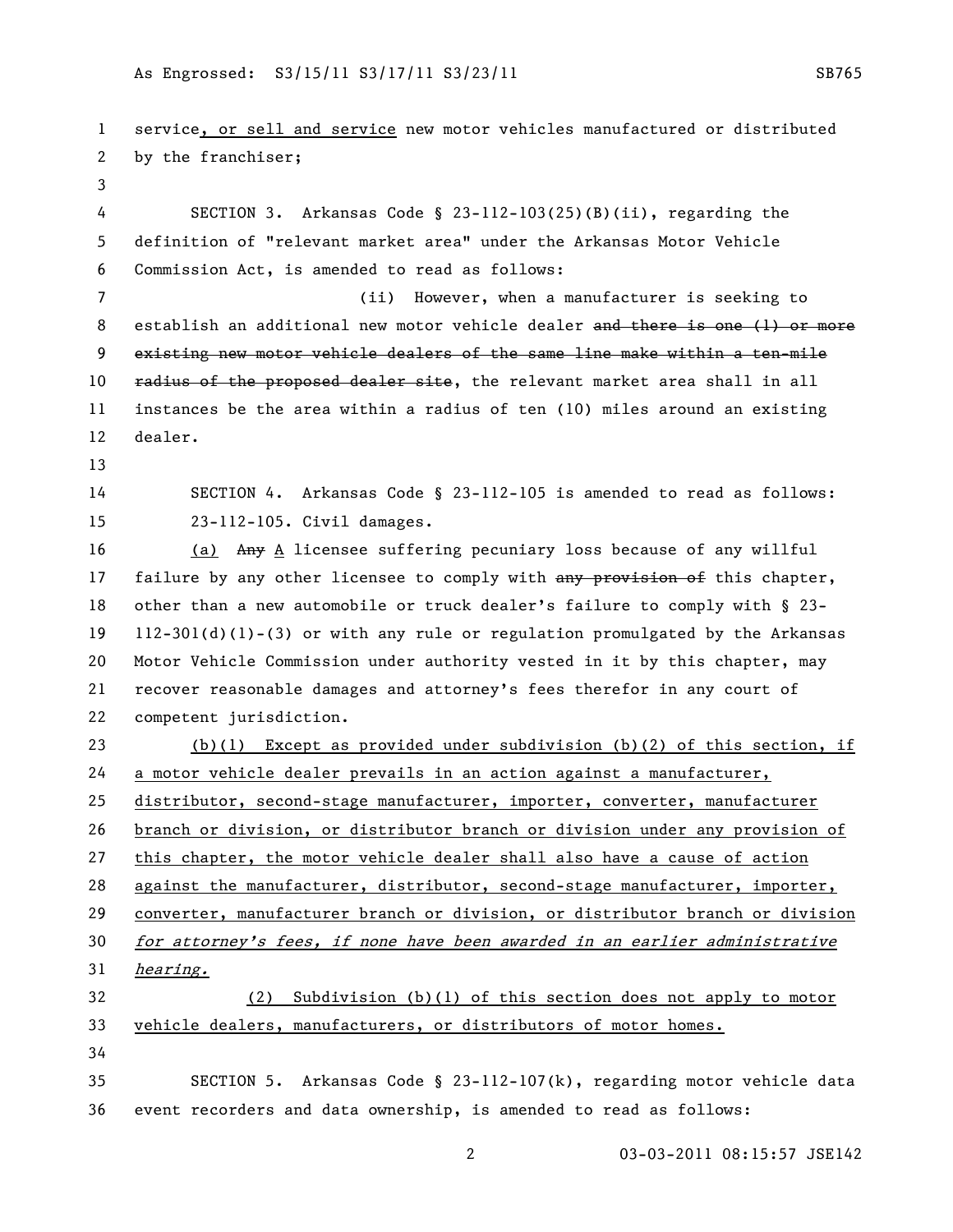$\left\{\frac{f}{k}\right\}(1)$  The Arkansas Motor Vehicle Commission shall administer this section and may promulgate rules for the administration of this section. SECTION 6. Arkansas Code § 23-112-107, regarding motor vehicle data event recorders and data ownership, is amended to add an additional subdivision to read as follows: (k)(1) A new motor vehicle dealer, manufacturer, and distributor shall be immune and held harmless against liability for the privacy of information contained in motor vehicle databases, including without limitation recording devices, global-positioning systems, navigation devices, or any in-vehicle data not controlled by the dealer. (2) This subsection does not affect the notice requirements under subsection (b) of this section. SECTION 7. Arkansas Code § 23-112-310(d)(1), regarding labor rate per hour or parts price for warranty work, is amended to add an additional subdivision to read as follows: (D) A manufacturer, distributor, distributor branch or 19 division, or factory branch or division of new motorcycles, motorized cycles, and all-terrain vehicles shall not pay to any new motor vehicle dealers of motorcycles, motorized cycles, and all-terrain vehicles a labor rate per hour or parts price for warranty work that is less than that charged by the new motor vehicle dealer to its retail customers, provided that the rate is reasonable compared to other same line make motor vehicle dealers in the new motor vehicle dealer's relevant market area or the new motor vehicle dealer's competitive market area. SECTION 8. Arkansas Code § 23-112-311(c) and (d), regarding the addition or relocation of a new motor vehicle dealer, are amended to read as follows: (c)(1) In determining whether good cause has been established for not entering into a franchise establishing or relocating an additional new motor vehicle dealer for the same line make, the commission shall take into consideration the existing circumstances, including without limitation:  $(1)-(A)$  Permanency of the investment of both the existing and proposed new motor vehicle dealers;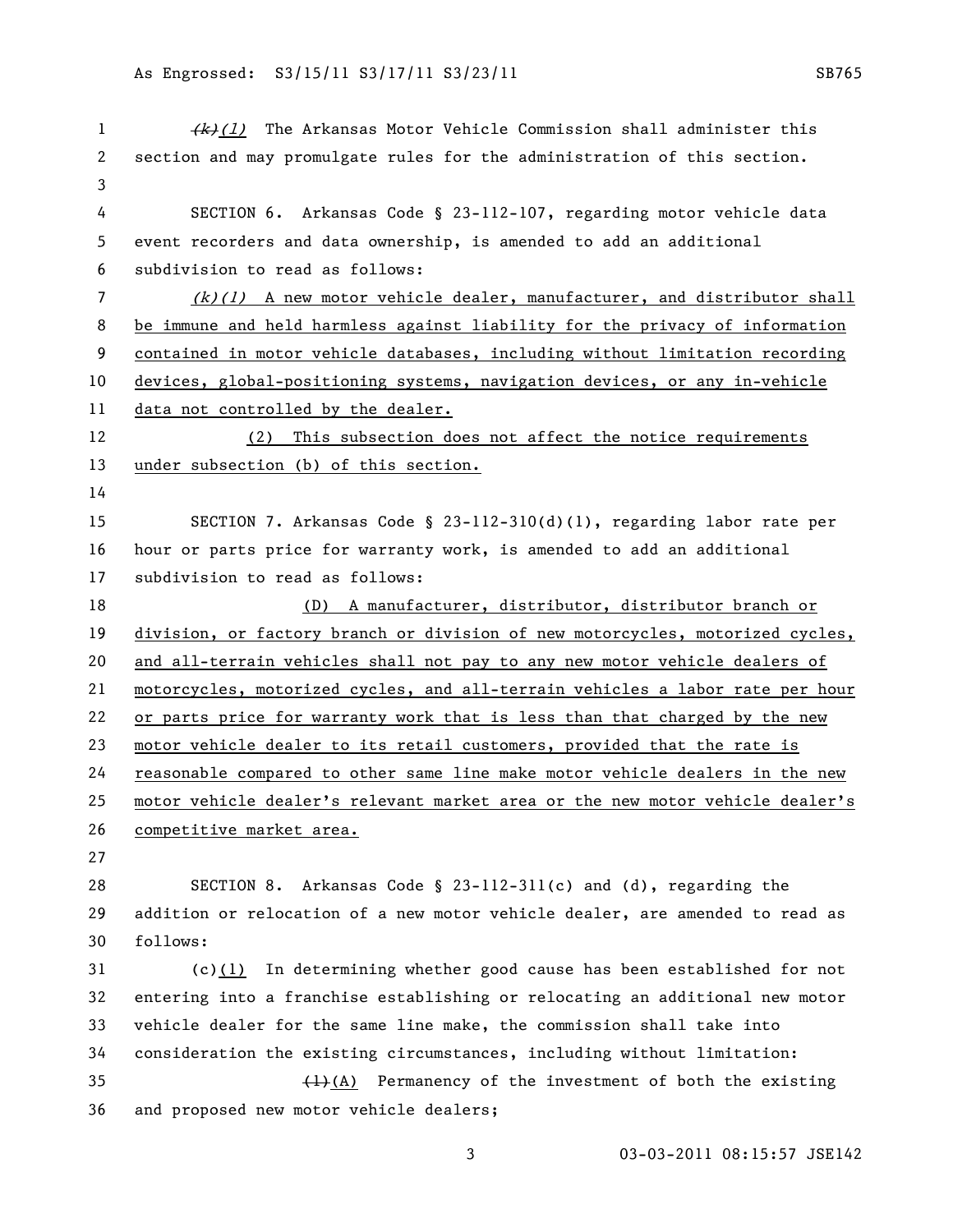$\left(2\right)(B)$  Growth or decline in population and new motor vehicle registrations in the relevant market area; 3 (3)(C) Effect on the consuming public in the relevant market area; (4)(D) Whether it is injurious or beneficial to the public welfare for an additional new motor vehicle dealer to be established;  $(5)(E)$  Whether the new motor vehicle dealers of the same line make in that relevant market area are providing adequate competition and convenient customer care for the motor vehicles of the line make in the market area, which shall include the adequacy of motor vehicle sales and service facilities, equipment, supply of motor vehicle parts, and qualified service personnel; and  $(6)(F)$  Whether the establishment of an additional new motor vehicle dealer would increase competition and, therefore, be in the public interest. (2) In determining whether good cause has been established for not entering into a franchise establishing or relocating an additional new motor vehicle dealer for the same line make, the burden of proof is on the manufacturer or distributor to show it has good cause for granting the new franchise, except when an existing franchisee initiated the relocation. 21 (d)(1) The commission must shall conduct the hearing and render its final determination within one hundred twenty (120) one hundred eighty (180) days after a protest is filed. 24 (2) Unless waived by the parties, failure to do so shall be deemed the equivalent of a determination that good cause does not exist for refusing to permit the proposed additional or relocated new motor vehicle dealer, unless the delay is caused by acts of the manufacturer or distributor or the relocating or additional dealer. SECTION 9. Arkansas Code § 23-112-313(e)(3)(A), regarding warranty agreements, is amended to read as follows: (3)(A) A claim shall not be disapproved because a clerical error was made that does not render the amount of the claim incorrect, including without limitation clerical errors that occur as a result of a manufacturer or distributor's prior approval process, provided the dealer receives preapproval pursuant to the established practices of the manufacturer or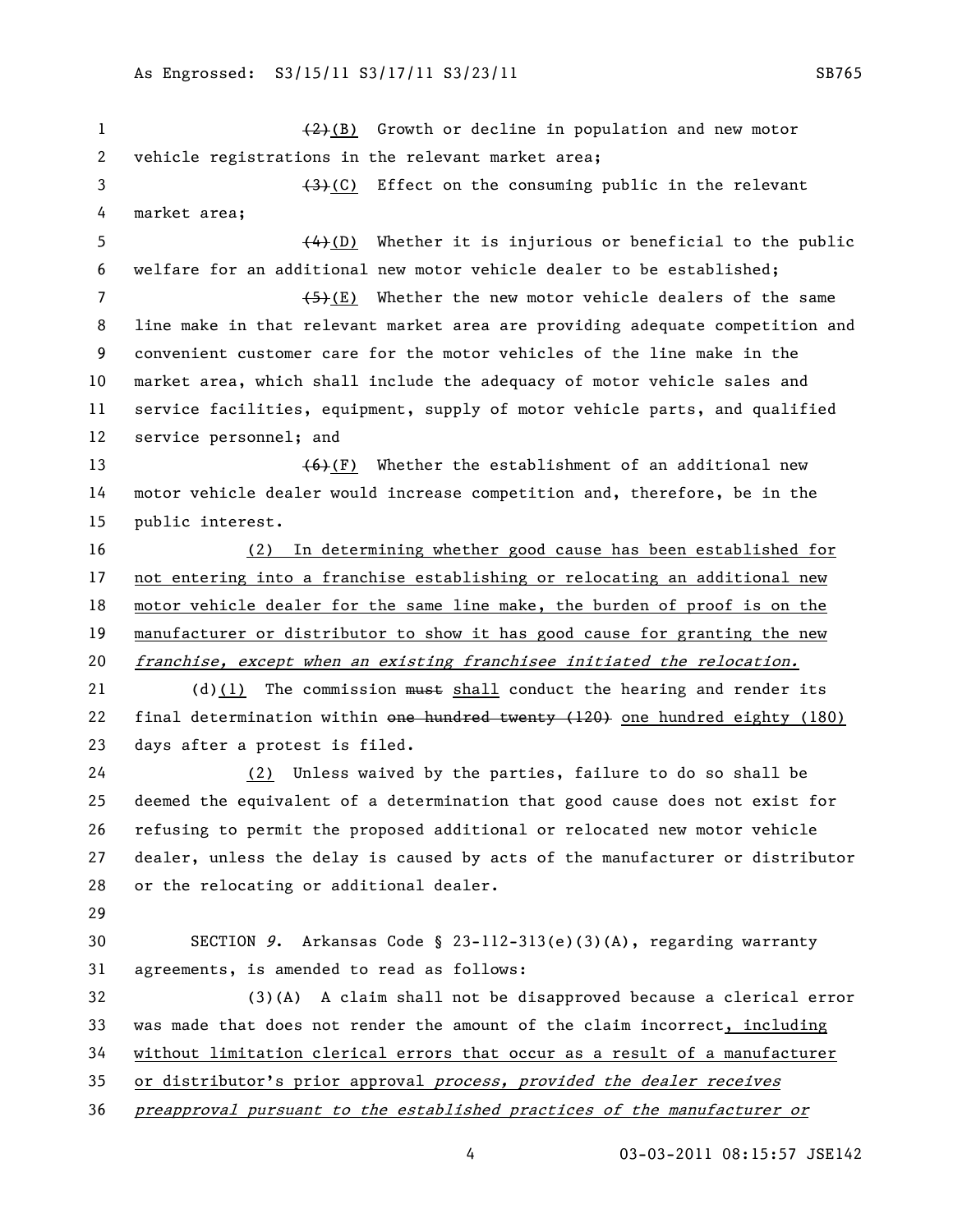| 1  | distributor for these programs.                                               |
|----|-------------------------------------------------------------------------------|
| 2  |                                                                               |
| 3  | SECTION 10. Arkansas Code § 23-112-403(a)(2), regarding manufacturers,        |
| 4  | distributors, second-stage manufacturers, importers, or converters, is        |
| 5  | amended to add additional subdivisions to read as follows:                    |
| 6  | $(Q)(i)(a)$ Unless the manufacturer's, distributor's,                         |
| 7  | second-stage manufacturer's, importer's, converter's, manufacturer's branch   |
| 8  | or division, distributor's branch or division requirements are reasonable and |
| 9  | justifiable in light of the current and reasonably foreseeable projections of |
| 10 | economic conditions, financial expectations, and the motor vehicle dealer's   |
| 11 | market and notwithstanding the terms of a franchise agreement or sales and    |
| 12 | service agreement, to require, coerce, or attempt to coerce any new motor     |
| 13 | vehicle dealer by program, policy, standard, or otherwise to:                 |
| 14 | Change location of the dealership;<br>(1)                                     |
| 15 | (2)<br>Make any substantial changes,                                          |
| 16 | alterations, or remodeling to a motor vehicle dealer's sales or service       |
| 17 | facilities; or                                                                |
| 18 | (3) Replace a motor vehicle dealer's                                          |
| 19 | sales or service facilities,                                                  |
| 20 | (b) A manufacturer, distributor, second-stage                                 |
| 21 | manufacturer, importer, converter, manufacturer branch or division, or        |
| 22 | distributor branch or division shall have the burden of proving that changes, |
| 23 | alterations, remodeling, or replacement to a motor vehicle dealer's sales or  |
| 24 | service facilities are reasonable and justifiable under this subchapter.      |
| 25 | $(iii)(a)$ However, a manufacturer, distributor,                              |
| 26 | second-stage manufacturer, importer, convertor, manufacturer branch or        |
| 27 | division, or distributor branch or division may, consistent with its          |
| 28 | allocation obligations at law and to its other same line-make motor vehicle   |
| 29 | dealers, provide to a motor vehicle dealer a commitment to supply additional  |
| 30 | vehicles or provide a loan or grant of money as an inducement for the motor   |
| 31 | vehicle dealer to expand, improve, remodel, alter, or renovate its facilities |
| 32 | if the provisions of the commitment are contained in a writing voluntarily    |
| 33 | agreed to by the dealer and are made available, on substantially similar      |
| 34 | terms, to any of the licensee's other same line-make dealers who voluntarily  |
| 35 | agree to make a substantially similar facility expansion, improvement,        |
|    |                                                                               |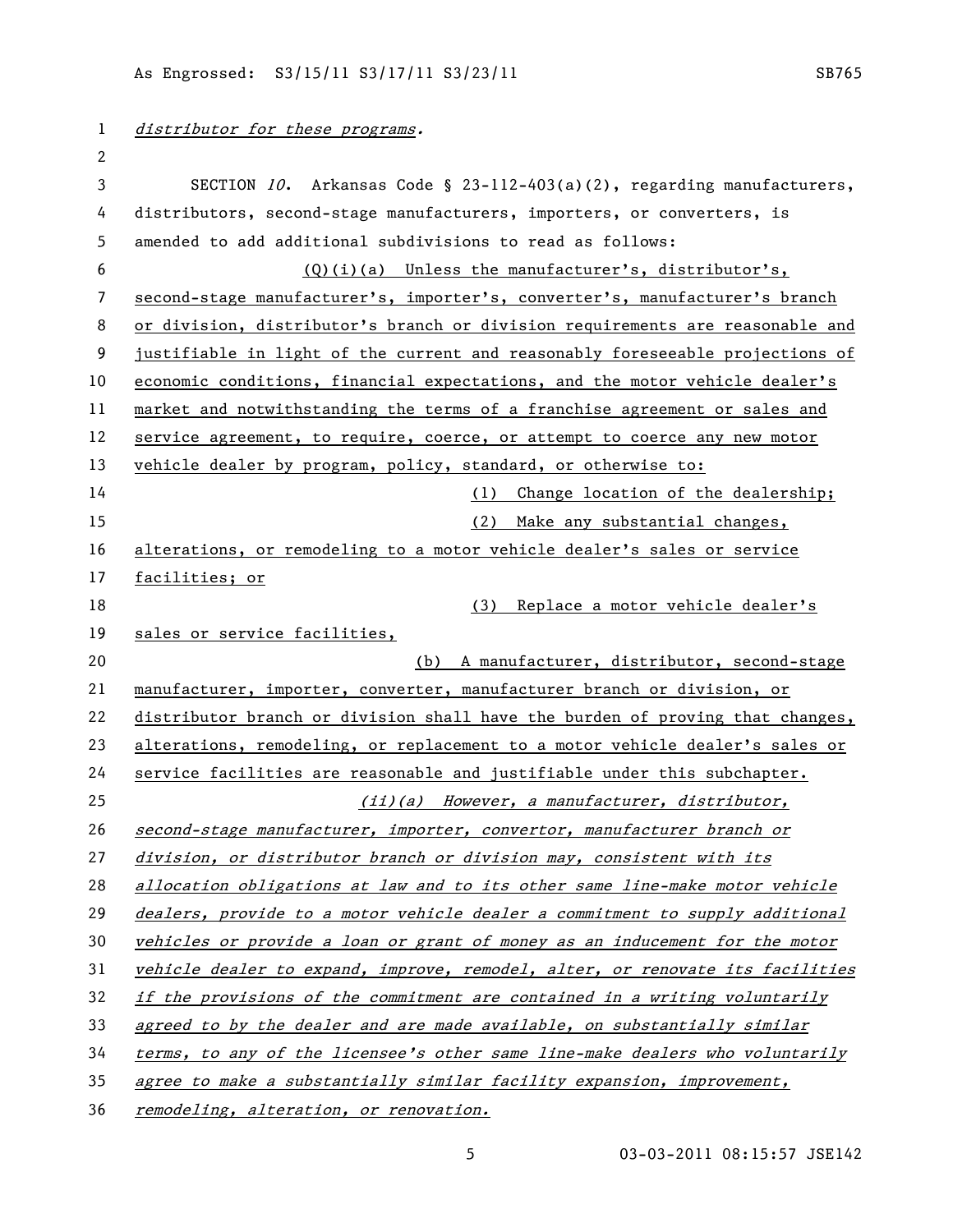| 1  | (b) Subdivisions (a)(2)(Q)(i) - (ii) do not                                   |
|----|-------------------------------------------------------------------------------|
| 2  | require a manufacturer, distributor, second-stage manufacturer, importer,     |
| 3  | convertor, manufacturer branch or division, or distributor branch or division |
| 4  | to provide financial support for, or contribution to, the purchase sale of    |
| 5  | the assets of or equity in a motor vehicle dealer or a relocation of a motor  |
| 6  | vehicle dealer because such support has been provided to other purchases,     |
| 7  | sales, or relocations.                                                        |
| 8  | (c) A manufacturer, distributor, second-stage                                 |
| 9  | manufacturer, importer, convertor, manufacturer branch or division, or        |
| 10 | distributor branch or division shall not take or threaten to take any action  |
| 11 | that is unfair or adverse to a dealer who does not enter into an agreement    |
| 12 | pursuant to subdivisions $(a)(2)(0)(i) - (ii)$ .                              |
| 13 | (d) This subdivision does not affect any                                      |
| 14 | contract between a licensee and any of its dealers regarding relocation,      |
| 15 | expansion, improvement, remodeling, renovation, or alteration which exists on |
| 16 | the effective date of this act.                                               |
| 17 | $(iii)$ Subdivisions $(a)(2)(0)(i) - (ii)$ of this                            |
| 18 | section do not apply to motor vehicle dealers, manufacturers, or distributors |
| 19 | of motor homes.                                                               |
| 20 | $(R)(i)$ To unreasonably withhold approval for a new motor                    |
| 21 | vehicle dealer to purchase substantially similar goods and services related   |
| 22 | to facility changes, alterations, or remodels from vendors the dealer         |
| 23 | chooses.                                                                      |
| 24 | $(i)$ Subdivision (a)(2)(R)(i) of this section does                           |
| 25 | not apply to motor vehicle dealers, manufacturers, or distributors of motor   |
| 26 | homes.                                                                        |
| 27 | $(S)(i)$ To require as a prerequisite to receiving a model                    |
| 28 | or a series of vehicles a dealer to:                                          |
| 29 | (a) Pay an extra fee or remodel, renovate, or                                 |
| 30 | recondition the dealer's existing facilities unless justified by the          |
| 31 | technological requirements for the sale or service of a vehicle;              |
| 32 | (b) Purchase unreasonable advertising                                         |
| 33 | displays, training, tools, or other materials;                                |
| 34 | Establish exclusive facilities; or<br>(c)                                     |
| 35 | Establish dedicated personnel.<br>(d)                                         |
| 36 | (ii) Subdivision (a)(2)(S)(i) does not apply to                               |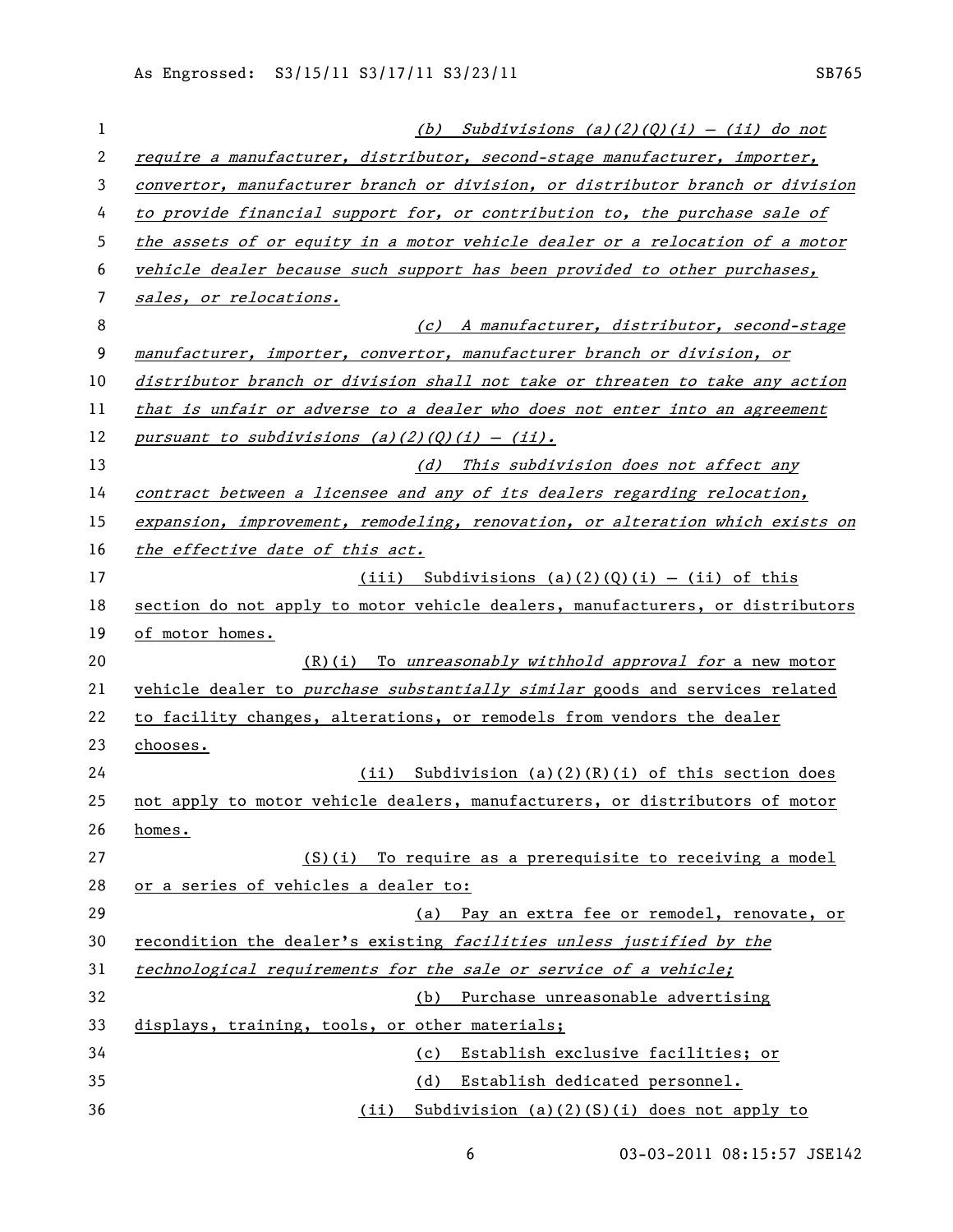| 1  | motor vehicle dealers, manufacturers, or distributors of motor homes.        |
|----|------------------------------------------------------------------------------|
| 2  | $(T)(i)(a)$ To use any written instrument, agreement, or                     |
| 3  | waiver, to attempt to nullify or modify any provision of this chapter or     |
| 4  | prevent a new motor vehicle dealer from bringing an action in a              |
| 5  | particular forum otherwise available under law.                              |
| 6  | (b)<br>An instrument contrary to this                                        |
| 7  | $subdivision$ (a)(2)(T)(i) is void.                                          |
| 8  | However, this subdivision shall not apply<br>(c)                             |
| 9  | to:                                                                          |
| 10 | Voluntary agreements where separate<br>(1)                                   |
| 11 | and valuable consideration has been offered and accepted; or                 |
| 12 | (2) Settlement agreements entered into                                       |
| 13 | as a result of a dispute.                                                    |
| 14 | (ii)(a) Except as provided in subdivision                                    |
| 15 | $(a)$ (2)(0)(ii)(b) of this section, a manufacturer, distributor, or factory |
| 16 | branch shall not directly or indirectly condition any of the following on    |
| 17 | the willingness of a motor vehicle dealer, proposed new motor vehicle        |
| 18 | dealer, or owner of an interest in the dealership facility to enter into     |
| 19 | a site control agreement or exclusive use agreement:                         |
| 20 | (1) Awarding a franchise to a                                                |
| 21 | prospective new motor vehicle dealer;                                        |
| 22 | Adding a line make or franchise to<br>(2)                                    |
| 23 | an existing motor vehicle dealer;                                            |
| 24 | Renewing a franchise of an<br>(3)                                            |
| 25 | existing motor vehicle dealer;                                               |
| 26 | (4) Approving the relocation of an                                           |
| 27 | existing motor vehicle dealer's facility; or                                 |
| 28 | (5) Approving the sale or transfer of                                        |
| 29 | the ownership of a franchise.                                                |
| 30 | This subdivision does not apply to a<br>(b)                                  |
| 31 | site control agreement or an exclusive use agreement if the site control     |
| 32 | agreement or an exclusive use agreement:                                     |
| 33 | (1) Is voluntarily entered into by the                                       |
| 34 | motor vehicle dealer or the motor vehicle dealer's lessor;                   |
| 35 | Clearly and conspicuously<br>(2)                                             |
| 36 | discloses that the site control agreement or an exclusive use agreement      |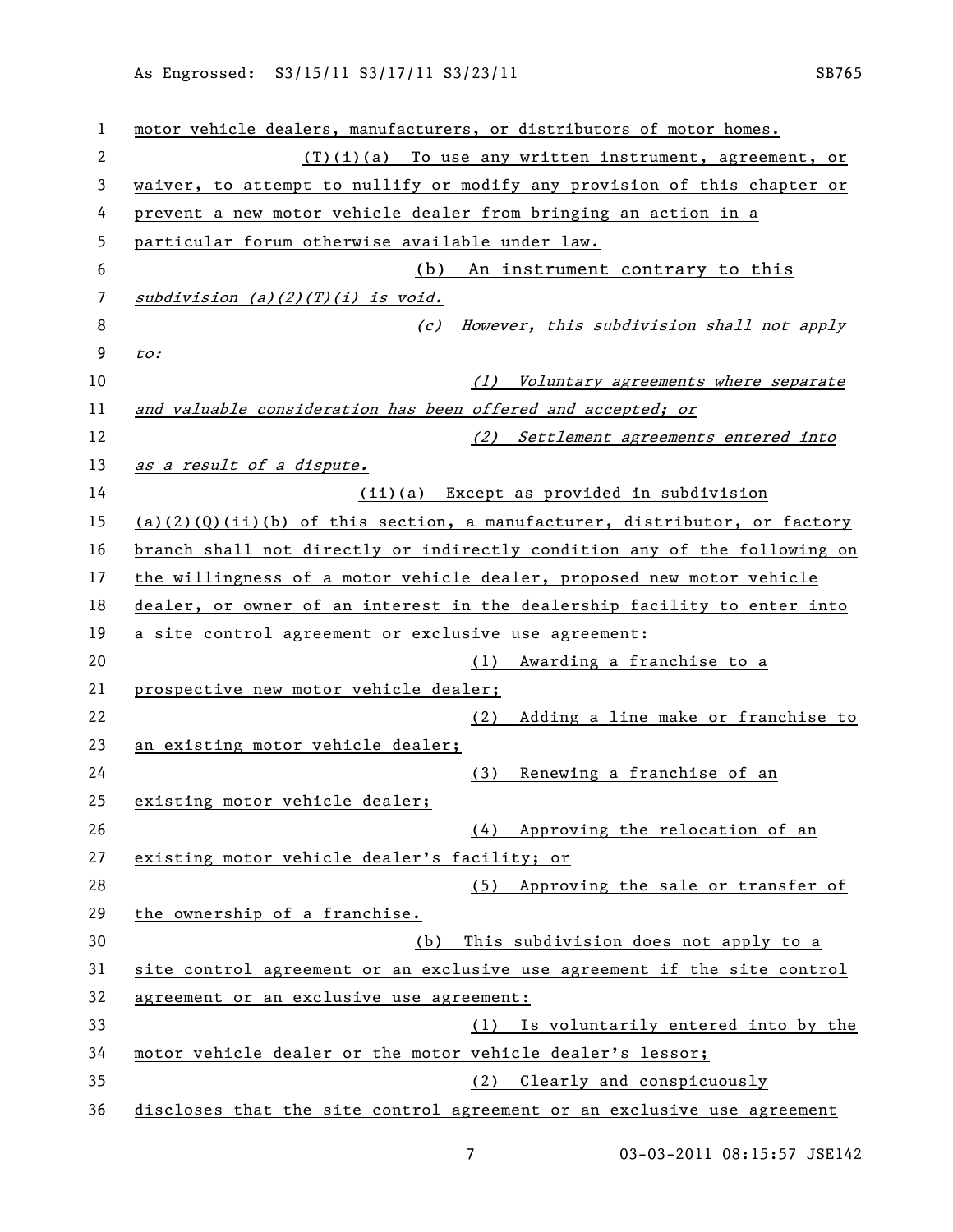| 1  | is voluntary; and                                                             |
|----|-------------------------------------------------------------------------------|
| 2  | Provides for separate and valuable<br>(3)                                     |
| 3  | consideration to the motor vehicle dealer or motor vehicle dealer's           |
| 4  | lessor.                                                                       |
| 5  | (iii) Any provision contained in any agreement                                |
| 6  | that is inconsistent with this subchapter is voidable at the election of      |
| 7  | the affected motor vehicle dealer or owner of an interest in the              |
| 8  | dealership facility.                                                          |
| 9  | Subdivisions $(a)(2)(T)(i) - (iii)$ of this<br>(iv)                           |
| 10 | section do not apply to motor vehicle dealers, manufacturers, or distributors |
| 11 | of motor homes.                                                               |
| 12 | (U)(i) To fail to offer to all of its franchisees of the                      |
| 13 | same line-make any consumer rebates, dealer incentives, price or interest     |
| 14 | rate reduction, or finance terms that the franchisor offers or advertises;    |
| 15 | To offer rebates, cash incentives, or other<br>(iii)                          |
| 16 | promotional items for the sale of a vehicle by its franchisees unless the     |
| 17 | same rebate, cash incentive, or promotion is offered to all of its            |
| 18 | franchisees of the same line-make, and any rebate, cash incentive, or         |
| 19 | promotion that is based on the sale of an individual vehicle is not increased |
| 20 | for meeting a performance standard;                                           |
| 21 | (iii) To unreasonably discriminate among its                                  |
| 22 | franchisees in any program that provides assistance to its franchisees,       |
| 23 | including internet listings, sales leads, warranty policy adjustments,        |
| 24 | marketing programs, or dealer recognition programs;                           |
| 25 | (iv) To fail to offer rebates, cash incentives, or                            |
| 26 | other promotional incentive programs on a fair and equitable or               |
| 27 | proportionally equivalent basis to its franchisees of the same line-make.     |
| 28 | (v) To require a motor vehicle dealer to improve the                          |
| 29 | dealer's facilities, including signs, or to replace factory required and      |
| 30 | approved facility improvements completed within the last five (5) years in    |
| 31 | order to qualify for a new vehicle sales incentive program.                   |
| 32 | Subdivisions (a)(2)(U)(i) - (v) of this section<br>(vi)                       |
| 33 | do not apply to motor vehicle dealers, manufacturers, or distributors of      |
| 34 | motor homes.                                                                  |
| 35 |                                                                               |
| 36 | SECTION $11.$ Arkansas Code § 23-112-403(a)(2)(A)(i), regarding               |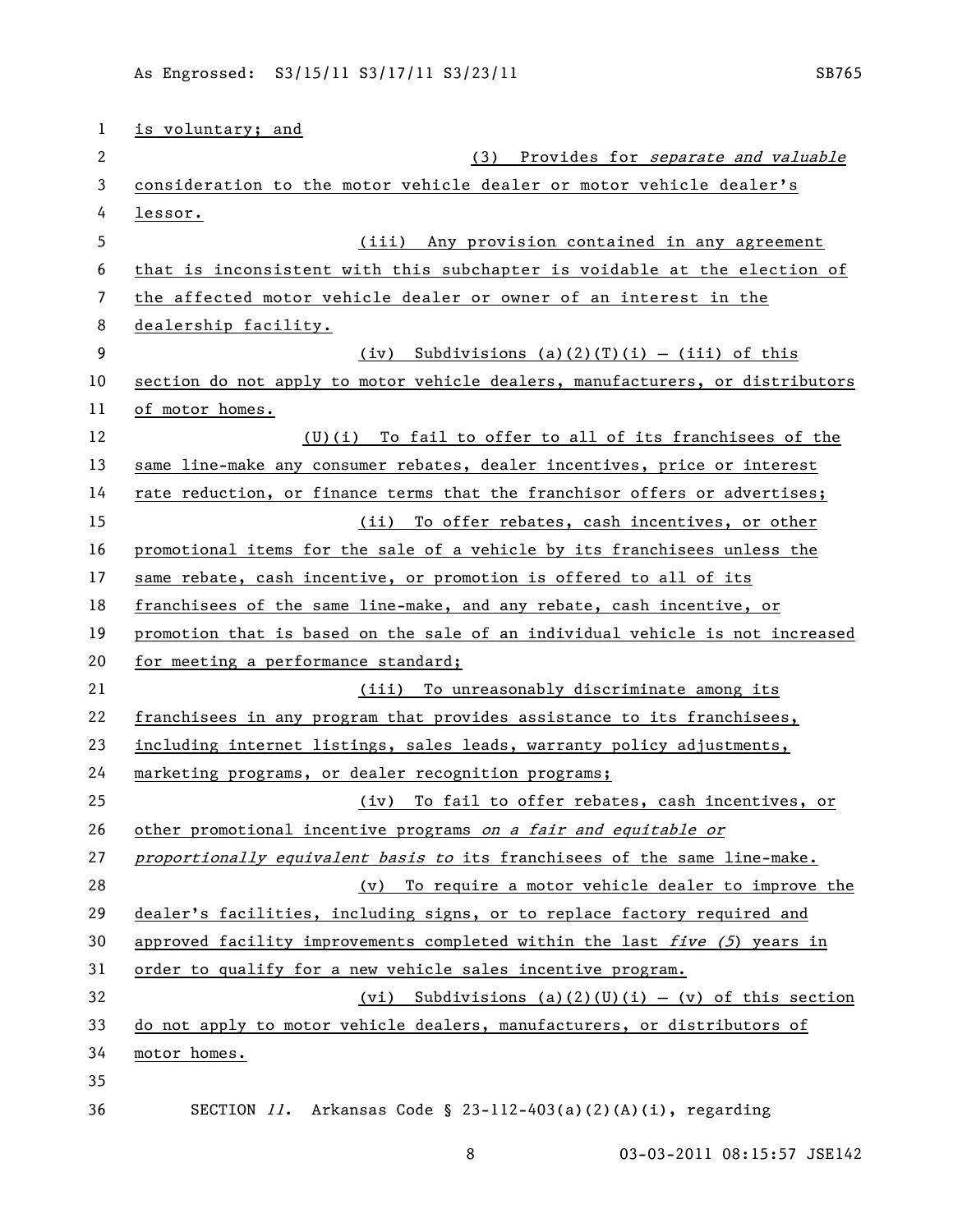manufacturers, distributors, second-stage manufacturers, importers, or converters, is amended to read as follows: (A)(i) To refuse to deliver, in reasonable quantities and 4 within a reasonable time after receipt of a dealer's order to any duly *licensed motor vehicle* dealer having a franchise or contractual arrangement for the retail sale of new motor vehicles sold or distributed by the manufacturer, distributor, distributor branch or division, or factory branch 8 or division, any motor vehicles which that are covered by the franchise or contract specifically publicly advertised by the manufacturer, distributor, distributor branch or division, or factory branch or division to be available for immediate delivery. SECTION 12. Arkansas Code § 23-112-403(a)(2)(B)(i), regarding manufacturers, distributors, second-stage manufacturers, importers, or converters, is amended to read as follows: (B)(i) To engage in any of the following: (a) To coerce or attempt to coerce any motor vehicle dealer to enter into any agreement with the manufacturer, distributor, distributor branch or division, factory branch or division, or 20 officer, agent, or other representative thereof,; or  $\pm \theta$  (b) To do any other act prejudicial to the motor vehicle dealer by threatening to cancel any franchise or any contractual agreement existing between the manufacturer, distributor, distributor branch or division, or factory branch or division and the motor vehicle dealer. 27 SECTION 13. Arkansas Code § 23-112-403(a)(2)(C)(i), regarding manufacturers, distributors, second-stage manufacturers, importers, or converters, is amended to read as follows: (C)(i)(a) To terminate or cancel the franchise or selling agreement of any dealer without due cause. (b) The nonrenewal of a franchise or selling agreement without due cause shall constitute an unfair termination or cancellation, regardless of the terms or provisions of the franchise or selling agreement. (c) As used in this subchapter, tests for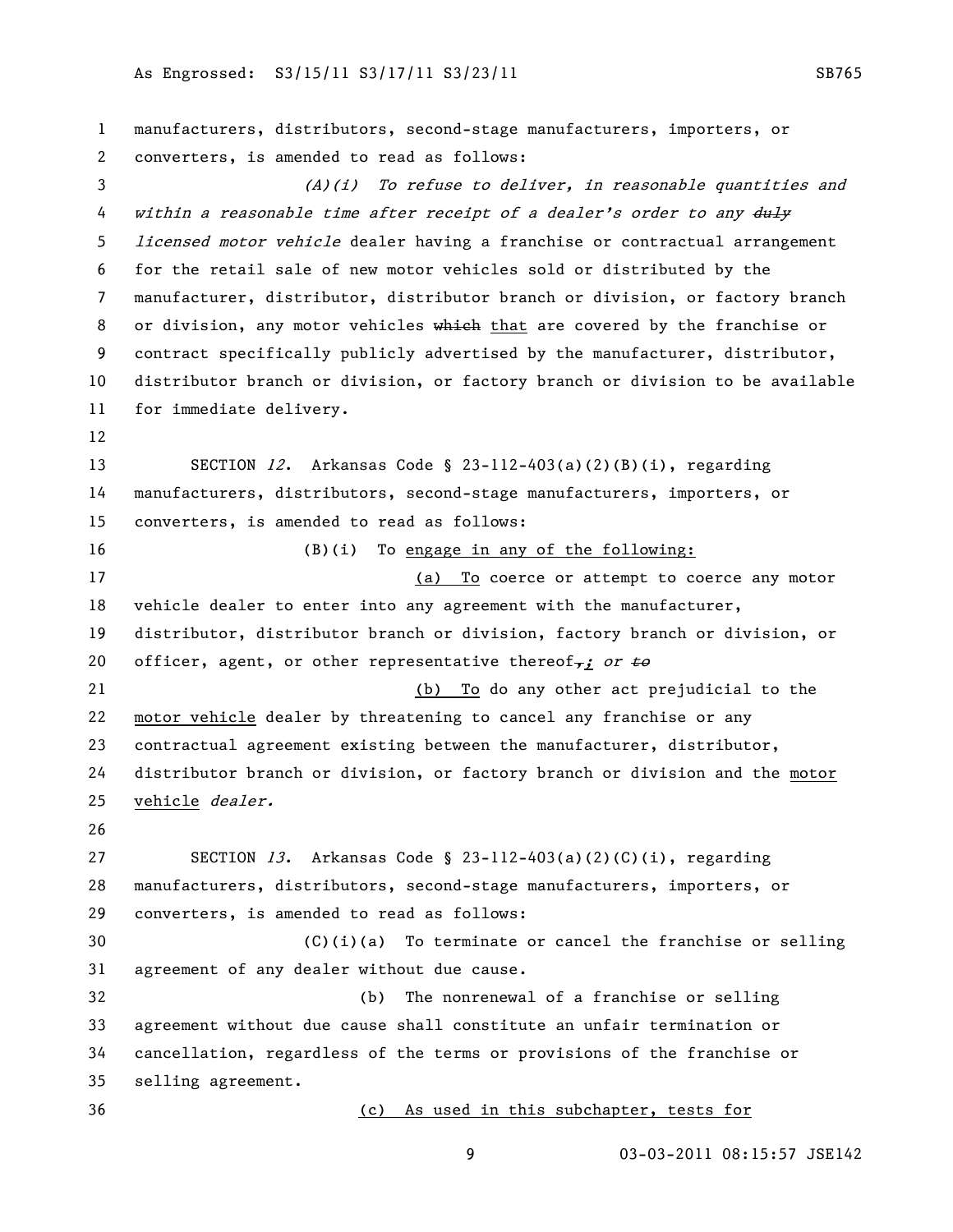| 1  | determining what constitutes due cause for a manufacturer or distributor to   |
|----|-------------------------------------------------------------------------------|
| 2  | terminate a franchise or sales and service agreement include whether the      |
| 3  | motor vehicle dealer:                                                         |
| 4  | Has transferred a majority ownership<br>(1)                                   |
| 5  | interest in the dealership without the manufacturer's or distributor's        |
| 6  | consent;                                                                      |
| 7  | Has made a material misrepresentation,<br>(2)                                 |
| 8  | committed a fraudulent act, or both in applying for or in acting under the    |
| 9  | franchise agreement;                                                          |
| 10 | Has filed a voluntary petition in<br>(3)                                      |
| 11 | bankruptcy or has had an involuntary petition in bankruptcy filed against him |
| 12 | or her that has not been discharged within sixty (60) days after the filing,  |
| 13 | is in default under a security agreement in effect with the manufacturer or   |
| 14 | distributor or is in receivership;                                            |
| 15 | Has engaged in unfair business or trade<br>(4)                                |
| 16 | practices;                                                                    |
| 17 | Has failed to fulfill the warranty<br>(5)                                     |
| 18 | obligations of the manufacturer or distributor required to be performed by    |
| 19 | the motor vehicle dealer;                                                     |
| 20 | (6) Has inadequate motor vehicle sales and                                    |
| 21 | service facilities, equipment, vehicle parts, and unqualified service         |
| 22 | personnel to provide for the needs of the consumers for the motor vehicles    |
| 23 | handled by the franchisee and is rendering inadequate service to the public;  |
| 24 | (7) Has failed to comply with an applicable                                   |
| 25 | federal, state, or local licensing law;                                       |
| 26 | (8) Has been convicted of a crime, the effect                                 |
| 27 | of which would be detrimental to the manufacturer, distributor, or            |
| 28 | dealership;                                                                   |
| 29 | Has failed to operate in the normal course<br>(9)                             |
| 30 | of business for ten (10) consecutive business days or has terminated his or   |
| 31 | her business;                                                                 |
| 32 | Has relocated his or her place of<br>(10)                                     |
| 33 | business without the manufacturer's or distributor's consent; or              |
| 34 | (11) Has failed to comply with the terms of                                   |
| 35 | the franchise, the reasonableness and fairness of the franchise terms, and    |
| 36 | the extent and materiality of the franchisee's failure to comply.             |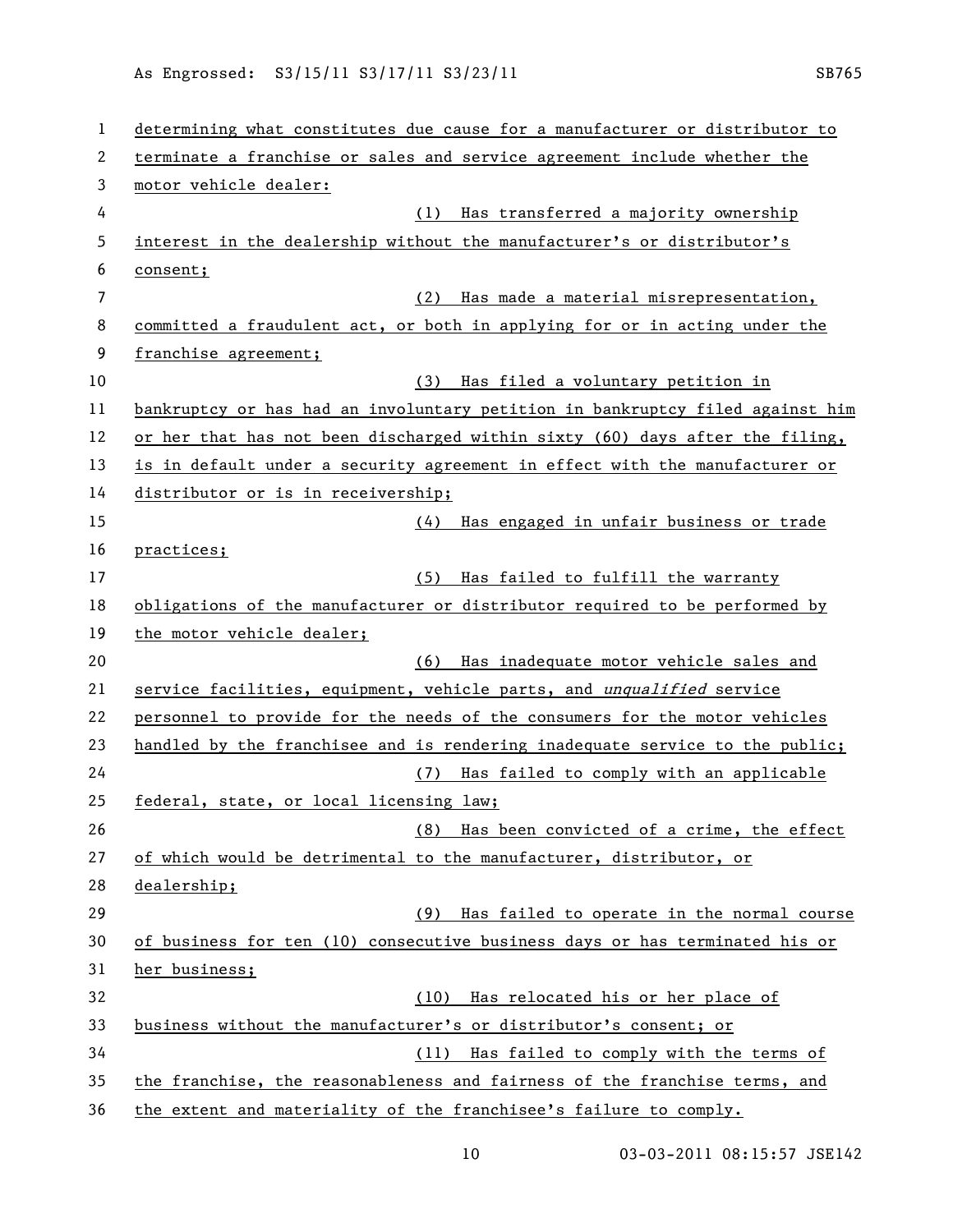| 1  | A manufacturer, distributor, second-stage<br>(d)                              |
|----|-------------------------------------------------------------------------------|
| 2  | manufacturer, importer, converter, manufacturer branch or division, or        |
| 3  | distributor branch or division shall have the burden of proving whether       |
| 4  | there is due cause to terminate a franchise or sales and service              |
| 5  | agreement.                                                                    |
| 6  |                                                                               |
| 7  | SECTION $14$ . Arkansas Code § 23-112-403(a)(2)(C)(iv), regarding             |
| 8  | manufacturers, distributors, second-stage manufacturers, importers, or        |
| 9  | converters, is amended to read as follows:                                    |
| 10 | (iv)(a) Any A motor vehicle dealer who receives                               |
| 11 | written notice that its franchise or selling agreement is being terminated or |
| 12 | cancelled or who receives written notice that its franchise or selling        |
| 13 | agreement will not be renewed may file with the commission within the sixty-  |
| 14 | day notice period a verified complaint for the commission's determination as  |
| 15 | to whether the termination or cancellation or nonrenewal is unfair within the |
| 16 | purview of under this chapter.                                                |
| 17 | (b) That franchise or selling agreement shall                                 |
| 18 | continue in effect until final determination of the issues raised in the      |
| 19 | complaint as allowed under the Arkansas Administrative Procedure Act, § 25-   |
| 20 | 15-201 et seq., notwithstanding anything to the contrary contained in this    |
| 21 | chapter or in the franchise or selling agreement.                             |
| 22 | (c) A manufacturer, distributor, second-stage                                 |
| 23 | manufacturer, importer, converter, manufacturer branch or division, or        |
| 24 | distributor branch or division shall have the burden of proving whether there |
| 25 | is due cause to terminate a franchise or sales and service agreement.         |
| 26 |                                                                               |
| 27 | SECTION 15. Arkansas Code § 23-112-403(a)(2)(K), regarding                    |
| 28 | manufacturers, distributors, second-stage manufacturers, importers, or        |
| 29 | converters, is amended to read as follows:                                    |
| 30 | Notwithstanding the terms of any franchise agreement,<br>(K)                  |
| 31 | to fail to pay to a dealer or any lienholder in accordance with their         |
| 32 | respective interests after the termination of franchise:                      |
| 33 | The dealer cost plus any charges by the<br>(i)                                |
| 34 | manufacturer, distributor, or a representative for distribution, delivery,    |
| 35 | and taxes, less all allowances paid to the dealer by the manufacturer,        |
| 36 | distributor, or representative for new, unsold, undamaged, and complete motor |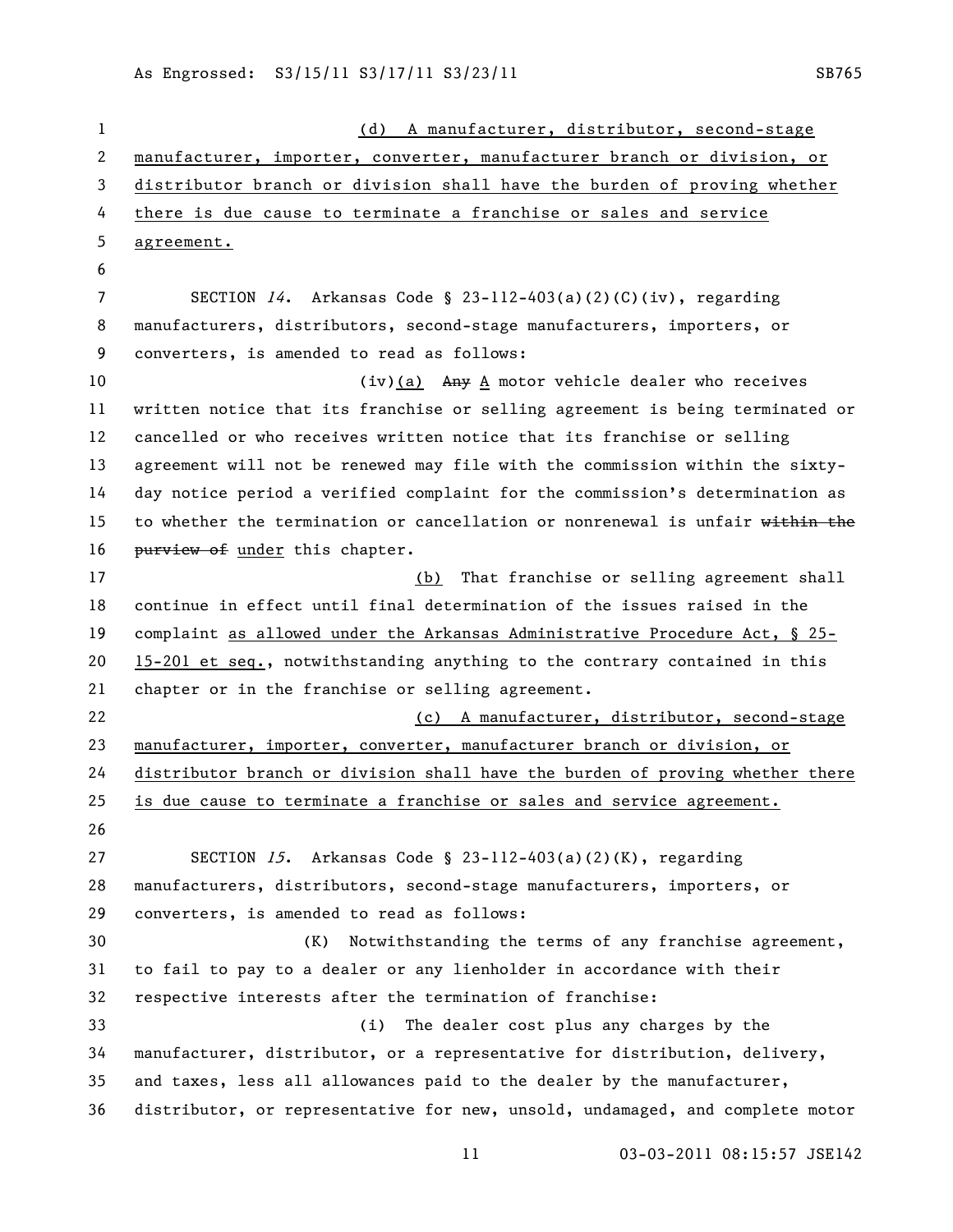vehicles of current model year and one (1) year prior model year in the dealer's inventory; (ii) The dealer cost of each new, unused, undamaged, and unsold part or accessory if the part or accessory: (a) Was purchased from the manufacturer by the dealer and is in the original package; (b) Is identical to a part or accessory in the current parts catalogue except for the number assigned to the part or accessory; or (c) Was purchased in the ordinary course of business by the dealer from another authorized dealer so long as the authorized dealer purchased the part or accessory directly from the manufacturer or distributor or from an outgoing authorized dealer as part of the dealer's initial inventory; (iii) The fair market value of each undamaged sign owned by the dealer which bears a trademark or trade name used or claimed by the manufacturer, distributor, or representative, if the sign was purchased from or purchased at the request of the manufacturer, distributor, or representative; (iv) The fair market value of all special tools and automotive service equipment owned by the dealer that were recommended in writing and designated as special tools and equipment and purchased from or purchased at the request of the manufacturer, distributor, or representative, if the tools and equipment are in usable and good condition except for reasonable wear and tear; (v) The cost of transporting, handling, packing, and loading of motor vehicles, parts, signs, tools, and equipment subject to repurchase; (vi) The balance of all claims for warranty and recall service and all other money owed by the manufacturer to the dealer; (vii)(a) Except as provided under subdivisions 32 (a)(2)(K)(vii)(b) and (c) of this section, the fair market value of the franchise that is at least equivalent to the fair market value of the 34 franchise one  $(1)$  day before the manufacturer announces the action that results in the termination or discontinuance of a line-make. (b) If the termination, cancellation,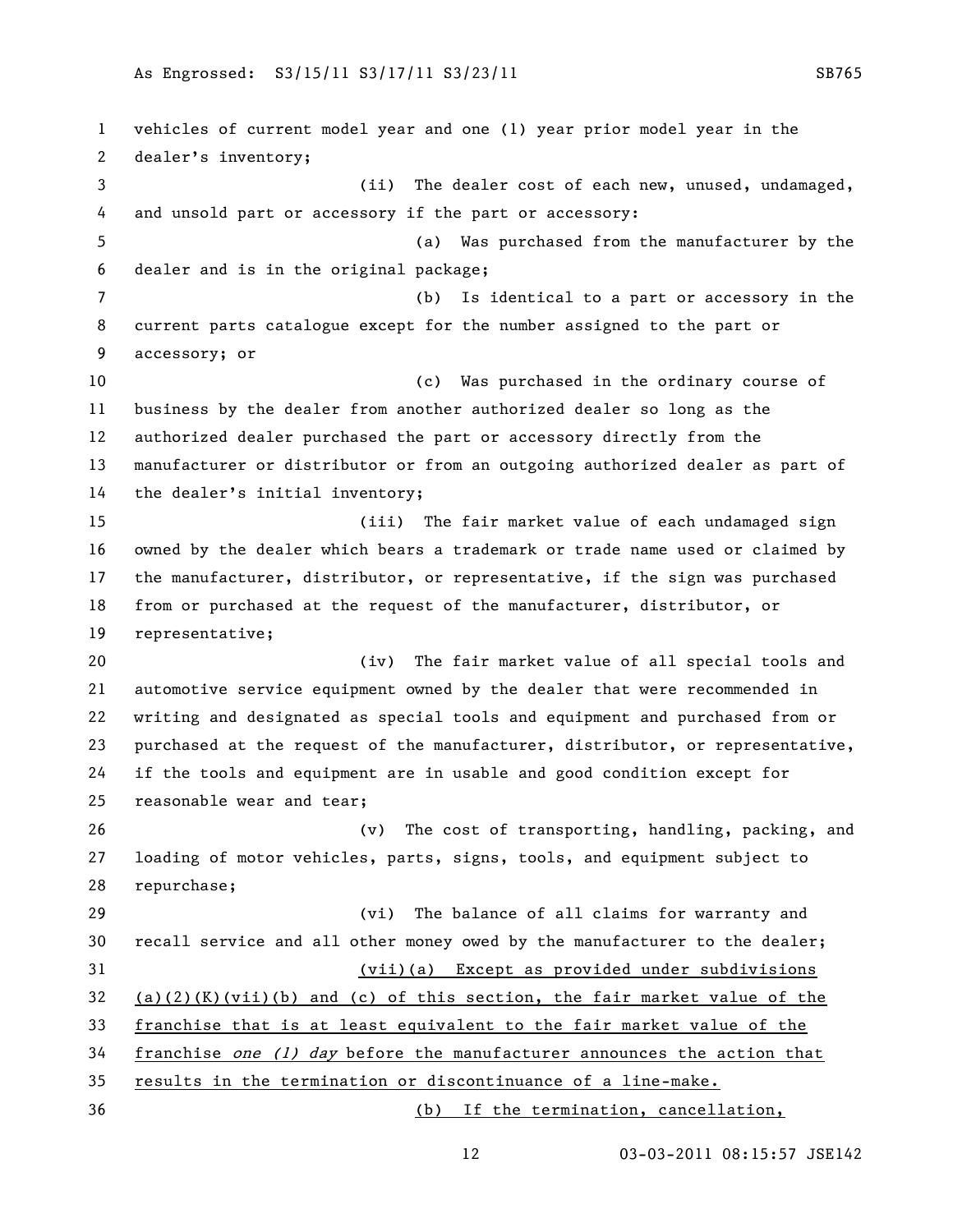discontinuance, or nonrenewal is due to a manufacturer's change in 2 distributors or manufacturer, the manufacturer may avoid paying fair market 3 value to the new motor vehicle dealer if the *distributor*, manufacturer, new 4 distributor, or new manufacturer offers the new motor vehicle dealer a franchise agreement with terms substantially similar to terms offered to other same line-make new motor vehicle dealers. 7 (c) Subdivisions (a)(2)(K)(vii)(a) - (b) of this section do not apply to motor vehicle dealers, manufacturers, or distributors of motor homes. 10 (vii)(a)(viii)(a) Compensation for the actual pecuniary loss caused by the franchise termination, cancellation, or nonrenewal unless for due cause. (b) In determining the actual pecuniary loss, the value of any continued service or parts business available to the dealer for the line make covered by the franchise shall be considered. If the dealer and the manufacturer, importer, or distributor cannot agree on the amount of compensation to be paid under this subchapter, either party may file an action in a court of competent jurisdiction; 19 (<del>viii)</del>(ix) Any sums due as provided by subdivision 20 (a)(2)(K)(i) of this section within sixty (60) days after termination of a 21 franchise and any sums due as provided by subdivisions (a)(2)(K)(ii)-(vii) of this section within ninety (90) days after termination of a franchise. As a condition of payment, the dealer shall comply with reasonable requirements with respect to the return of inventory as are set out in the terms of the franchise agreement. A manufacturer, distributor, or representative who fails to pay those sums within the prescribed time or at such time as the dealer and lienholder, if any, proffer good title before the prescribed time for payment, is liable to the dealer for: (a) The greatest of dealer cost, fair market value, or current price of the inventory; (b) Interest on the amount due calculated at the rate applicable to a judgment of a court; and (c) Reasonable attorney's fees and costs; or  $\leftarrow$  (ix)(x) Obligations under this subdivision (a)(2)(K) do not apply if the termination is a result of the conviction of the franchisee in a court of competent jurisdiction of an offense that is